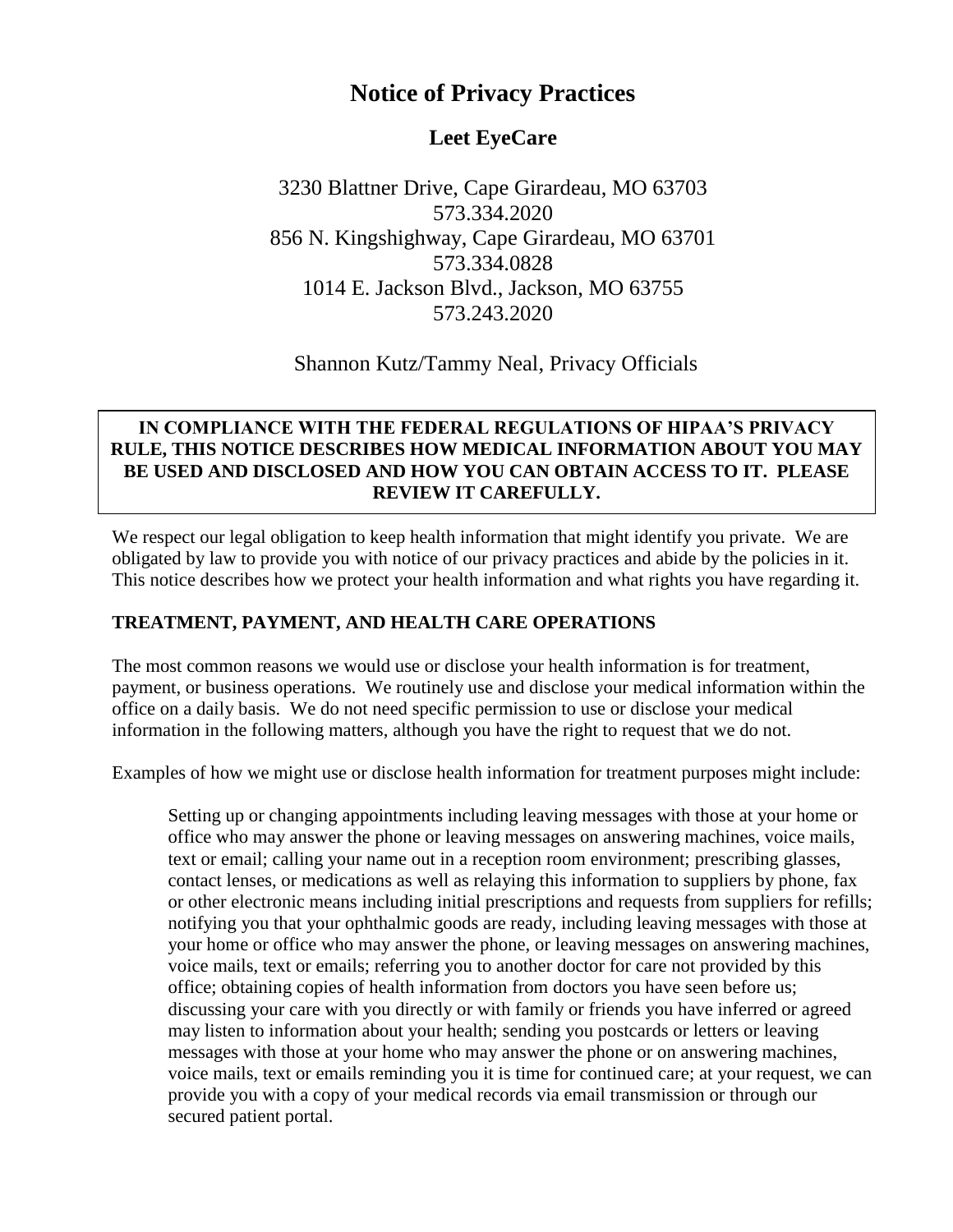Examples of how we might use or disclose health information for payment purposes might include:

Asking you about your vision or medical insurance plans or other sources of payment; preparing and sending bills to your insurance provider or to you; providing any information required by third party payors in order to ensure payment for services rendered to you; sending notices of payment due on your account to the person designated as responsible party or head of household on your account with fee explanations that could include procedures performed and for what diagnosis: collecting unpaid balances either ourselves or through a collection agency, attorney, or district attorney's office. At the patient's request we may not disclose to a health plan or health care operation information related to care that you have paid for out of pocket. This only applies to those encounters related to the care you want restricted and only to the extent a disclosure is not otherwise required by law.

Examples of how we might use or disclose health information for business operations might include:

Financial or billing audits; internal quality assurance programs; participation in managed care plans; defense of legal matters; business planning; certain research functions; informing you of products or services offered by our office; compliance with local, state, or federal government agencies request for information; oversight activities such as licensing of our doctors; Medicare or Medicaid audits; providing information regarding your vision status to the Department of Public Safety, a school nurse, or agency qualifying for disability status

#### **USES AND DISCLOSURES FOR OTHER REASONS NOT NEEDING PERMISSION**

In some other limited situations, the law allows us to use or disclose your medical information without your specific permission. Most of these situations will never apply to you but they could.

- When a state or federal law mandates that certain health information be reported for a specific purpose
- For public health reasons, such as reporting of a contagious disease, investigations or surveillance, and notices to and from the federal Food and Drug Administration regarding drugs or medical devices
- **•** Disclosures to government or law authorities about victims of suspected abuse, neglect, domestic violence, or when someone is or suspected to be a victim of a crime
- **EXECUTE:** Disclosures for judicial and administrative proceedings, such as in response to subpoenas or orders of courts or administrative hearings
- **EXECUTE:** Disclosures to a medical examiner to identify a deceased person or determine cause of death or to funeral directors to aid in burial
- **EXECUTE:** Disclosures to organizations that handle organ or tissue donations
- Uses or disclosures for health related research
- Uses or disclosures to prevent a serious threat to health or safety of an individual or individuals
- Uses or disclosures to aid military purposes or lawful national intelligence activities
- Disclosures of de-identified information
- **•** Disclosures related to a workman's compensation claim
- Disclosures of a "limited data set" for research, public health, or health care operations
- Incidental disclosures that are an unavoidable by-product of permitted uses and disclosures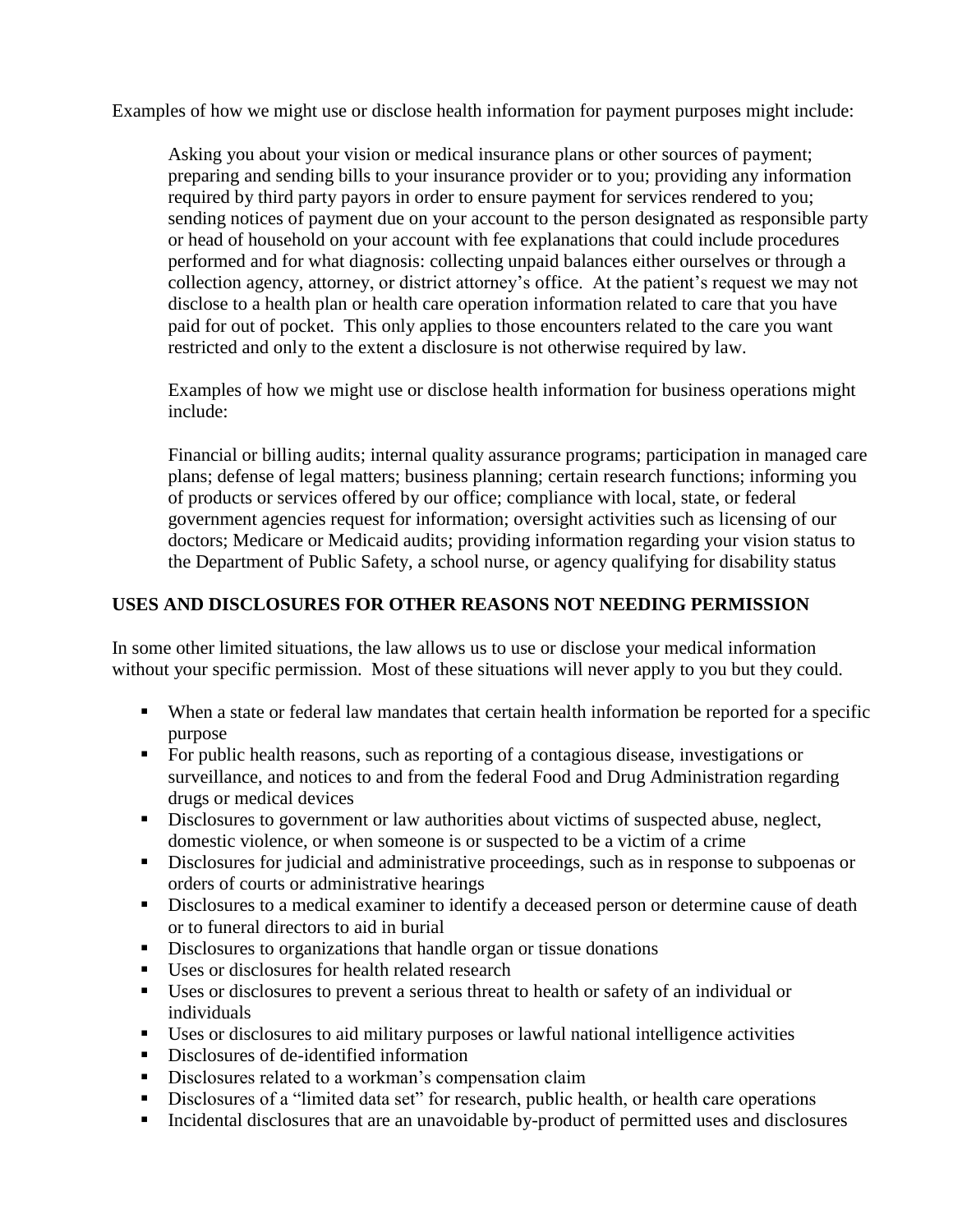- **•** Disclosure of information needed in completing form from a school related vision screening, information to the Department of Public Safety, information related to certification for occupational or recreational licenses such as pilots license.
- **EXECUTE:** Disclosures to business associates who perform health care operations for Leet EyeCare and who commit to respect the privacy of your information. We also require any business associate to require any sub-contractor to comply with our privacy policies.
- Unless you object, disclosure of relevant information to family members or friends who are helping you with your care or by their allowed presence cause us to assume you approve their exposure to relevant information about your health

## **USES OR DISCLOSURES TO PATIENT REPRESENTATIVES**

It is the policy of Leet EyeCare for our staff to take phone calls from individuals on a patients behalf requesting information about making or changing an appointment; the status of eyeglasses, contact lenses, or other optical goods ordered by or for the patient. Leet EyeCare staff will also assist individuals on a patient's behalf in the delivery of eyeglasses, contact lenses, or other optical goods. During a telephone or in person contact, every effort will be made to limit the encounter to only the specifics needed to complete the transaction required. No information about the patient's vision or health status may be disclosed without proper patient consent. Leet EyeCare staff and doctors will also infer that if you allow another person in an examination room, treatment room, dispensary, or any business area within the office with you while testing is performed or discussions held about your vision or health care or your account that you consent to the presence of that individual.

## **OTHER USES AND DISCLOSURES**

We will not make any other uses or disclosures of your health information or uses and disclosures involving marketing unless you sign a written *Authorization for Release of Identifying Health Information*. The content of this authorization is determined by applicable state and federal law. The request for signing an authorization may be initiated by Leet EyeCare or by you as the patient. We will comply with your request if it is applicable to the federal policies regarding authorizations. If we ask you to sign an authorization, you may decline to do so. If you do not sign the authorization, we may not use or disclose the information we intended to use. If you do elect to sign the authorization, you may revoke it at any time. Revocation requests must be made in writing to the Privacy Officer named at the beginning of this Notice.

## **YOUR RIGHTS REGARDING YOUR HEALTH INFORMATION**

The law gives you many rights regarding your personal health information.

You may ask us to restrict our uses and disclosures for purposes of treatment (except in emergency care), payment, or business operations. This request must be made in writing to Privacy Officer named at the beginning of this Notice. We do not have to agree to your request, but if we agree, must honor the restrictions you ask for.

You may ask us to communicate with you in a confidential manner. Examples might be only contacting you by telephone at your home or using some special email address. We may accommodate these requests if they are reasonable and if you agree to pay any additional cost, if any,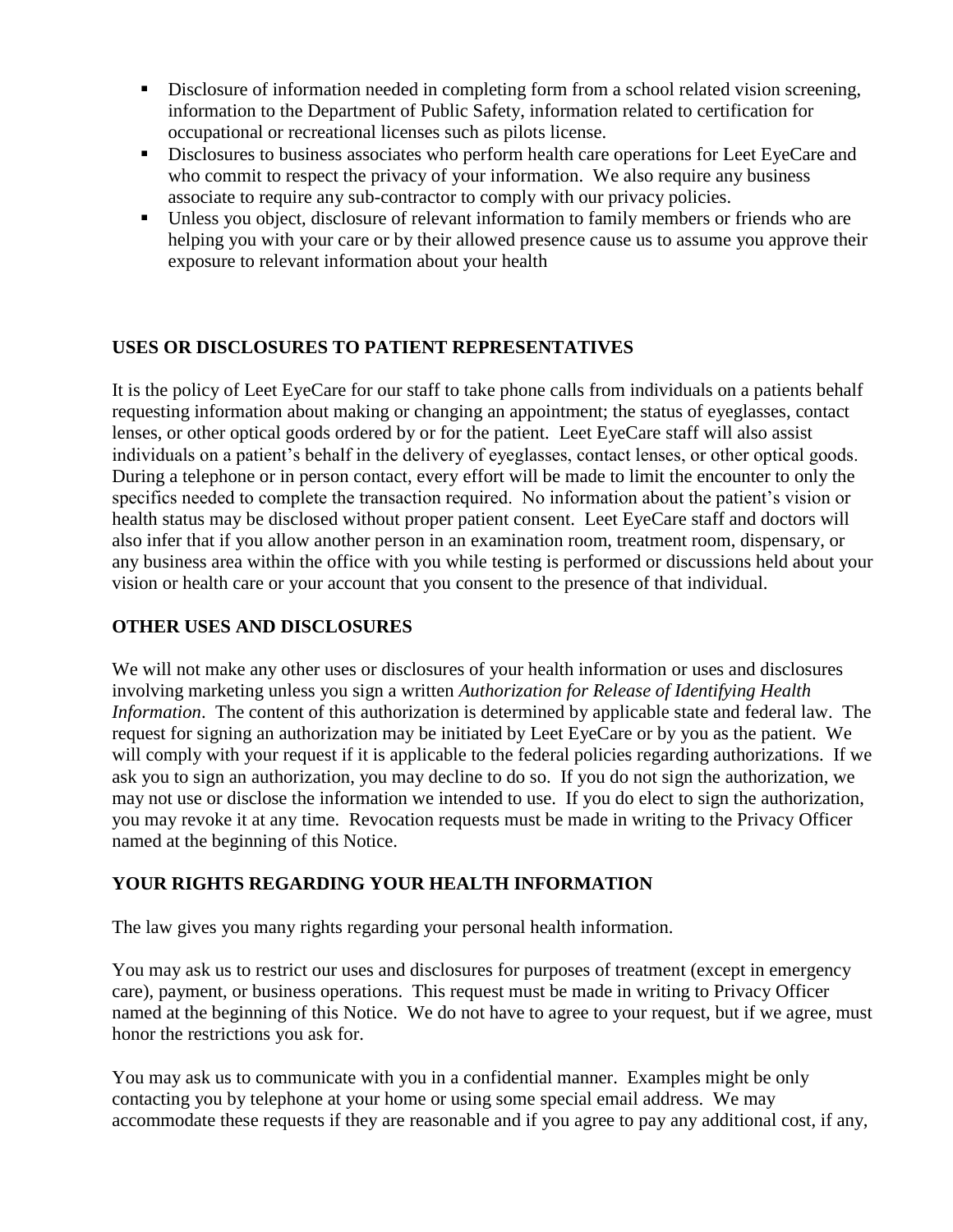incurred in accommodating your request. Requests for special communication requests must be made to the Privacy Officer named at the beginning of this Notice.

You may ask to review or get copies of your health information. For the most part we are happy to provide you with the opportunity to either review or obtain a copy of your medical information but rare situations may restrict release of the information. In such cases we will provide you such denial in writing. Another licensed health care practitioner chosen by Leet EyeCare may review your request and your denial. In such cases we will abide by the outcome of that review. All requests for review or copy of medical information must be made in writing to the Privacy Officer named at the beginning of this Notice. While we usually respond to these requests in just a day or so, by law we have fifteen (15) days to respond to your request. We may request an additional thirty (30) day extension in certain situations.

Health care information you request copies of may be delivered to you in electronic format. The eformats Leet EyeCare has approved include secure email, an authorized Electronic Health Information system and media supplied by Leet EyeCare.

You may ask us to amend or change your health care information if you think it is incorrect or incomplete. If we agree, we will make the amendment to your medical record within thirty (30) days of your written request for change sent to the Privacy Officer named at the beginning of this Notice. We will then send the corrected information to you or any other individual you feel needs a copy of the corrected information. If we do not agree, you will be notified in writing of our decision. You may then write a statement of your position and we will include it in your medical record along with any rebuttal statement we may wish to include.

You may request a list of any non-routine disclosures of your health information that we might have made within the past six (6) years (or a shorter period if you wish). Routine disclosures would include those used your treatment, payment, and business operations of Leet EyeCare. These routine disclosures will not be included in your list of disclosures. You are entitled to one such list per year without charge. If you want more frequent lists, you must pay for them in advance at a fee of \$10.00 per list. We will usually respond to your written request (made to the Privacy Officer named at the beginning of this Notice) within thirty (30) days but we are allowed one thirty (30) day extension if we need the time to complete your request.

You may obtain additional copies of this Notice of Privacy Practices from our business office or online at our website address shown at the beginning of this Notice.

## **BREACH NOTIFICATION POLICY**

In the event of a reportable breach of patient information, Leet EyeCare agrees to abide by the breach notification requirements as established by the HIPAA Breach Notification Rule. If a breach occurs, Leet EyeCare will take all necessary steps to remain in compliance with this rule including as applicable notification of individuals, Business Associates, the Secretary of Health and Human Services and prominent media outlets.